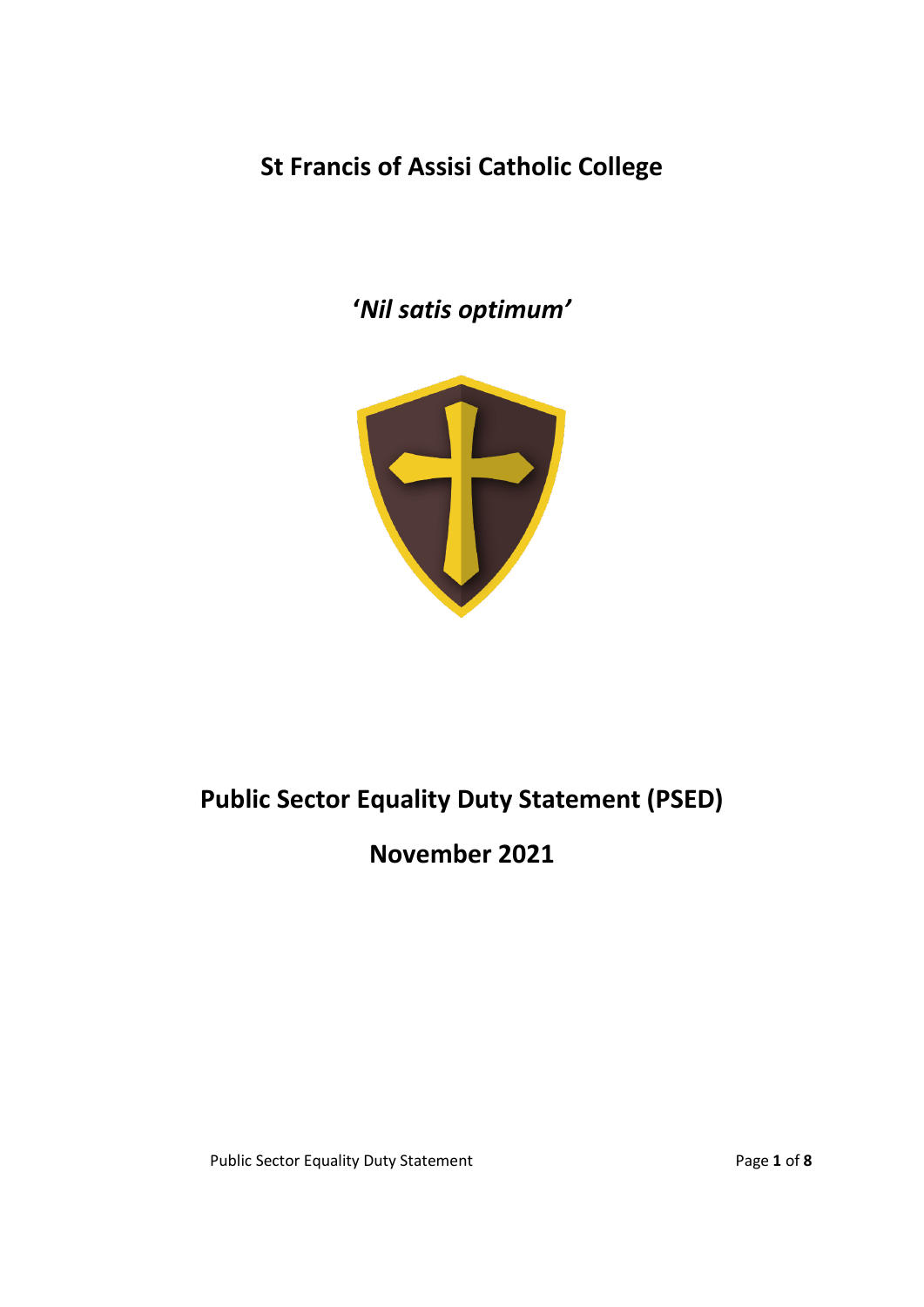## **Contents**

| <b>Contents</b>                          | Page           |
|------------------------------------------|----------------|
| 1. Our ethos                             | 2              |
| 2. Context                               | $\overline{2}$ |
| 3. General equality duty: Overview       | 3              |
| Specific equality duties: Overview<br>4. | 3              |
| 5. Protected characteristics             | 3              |
| 6. Due regard                            | 4              |
| Legislation and guidance<br>7.           | 4              |
| Roles and responsibilities<br>8.         | 4              |
| 9. College commitment                    | 5              |
| 10. Equality objectives                  | 7              |
| 11. Monitoring arrangements              | 8              |
| 12. Links to other policies              | 8              |

## **1. Our ethos**

St Francis of Assisi Catholic College (referred to forthwith as 'the College') seeks to develop the whole person. We are a faith Community inspired in our mission by our motto 'Nil Satis Optimum'- 'nothing but the best is good enough'. In striving to fulfil this we follow our mission statement which in practice this means that we seek to:

- Encourage, support and inspire young people and the wider College community in their journey of faith.
- Create a well-ordered community where everyone is valued and respected.
- Develop the intellectual, creative, physical, spiritual and religious potential of every student and encourage involvement in the wider life of the College community.
- Work in partnership with parents, parishes, local industry and commerce and the wider community in a spirit of mutual service for the benefit of all.
- Prepare our young people for the life beyond college and in particular to develop personal integrity, moral values and a sense of justice so that they "preach the Gospel at all times, use words if necessary" (St Francis).

## **2. Context**

- The public sector equality duty (PSED), known as the 'equality duty', was introduced by the [Equality](http://www.legislation.gov.uk/ukpga/2010/15/contents) Act 2010 (the Act). The Act brought previous equalities law under one umbrella, replaced existing race, disability and gender equality duties and extended protection to further 'protected characteristics'.
- The equality duty applies to all types of schools and colleges across all phases and places duties on leaders, trustees and governors.
- The equality duty should be integrated into the way that a school or college carries out all of its functions.

Public Sector Equality Duty Statement **Page 2** of 8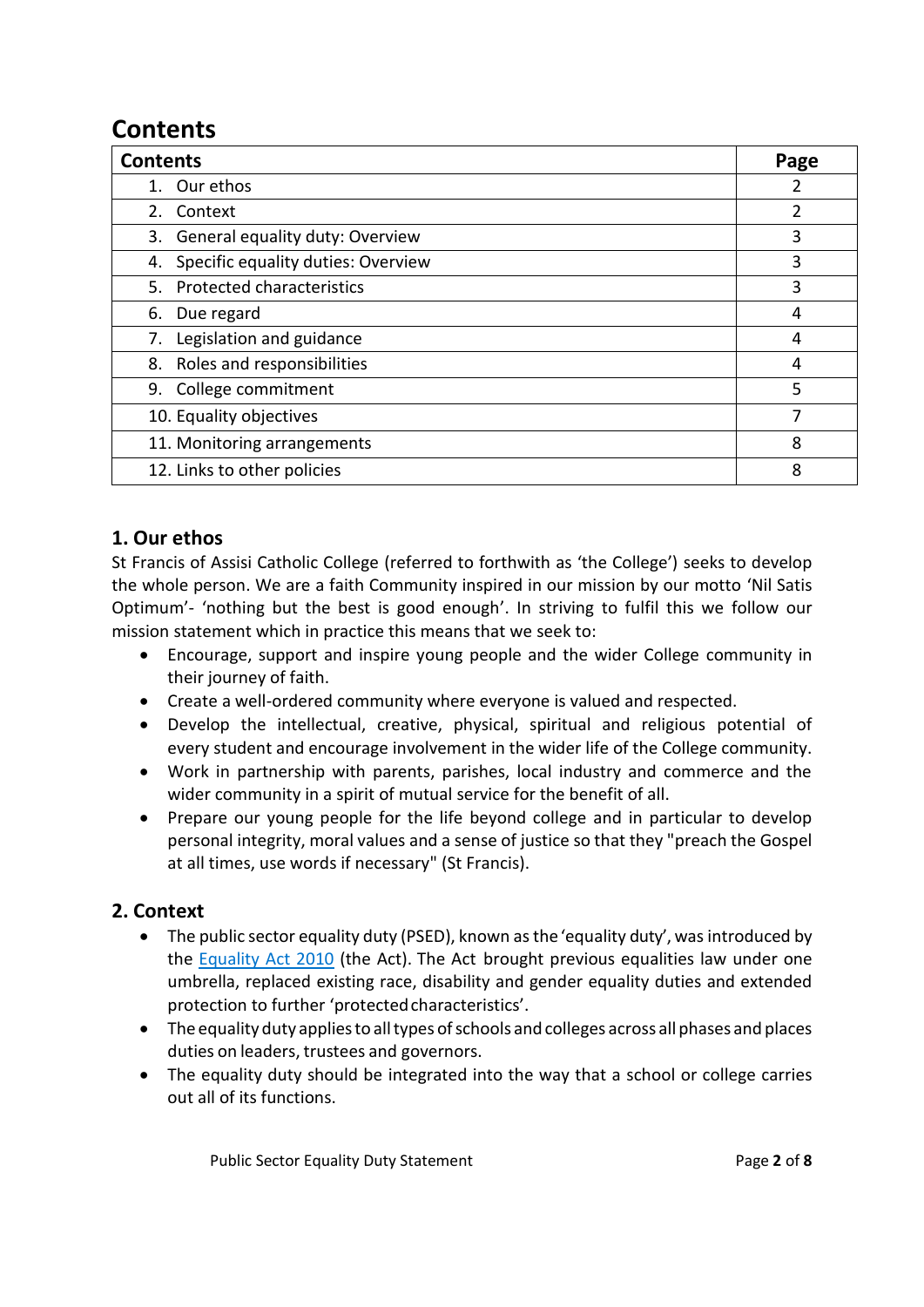- The duty provides a framework to help focus attention on the impact of decisions and policies on particular groups, to identify priorities and strategies to tackle them.
- The equality duty has two main parts: a 'general' equality duty and 'specific duties'.

## **3. General equality duty: Overview**

- The equality duty requires schools and colleges to think about the interests of and effects on all students, staff and the whole community in everything that it does, including decision making and all policies. They must act in a way which is fair, nondiscriminatory, and which does not put individuals or groups at a disadvantage. It must develop strategies to rectify situations where particular groups are at a disadvantage in order to meet the different needs of all learners.
- The duty makes clear that this will not always be about treating all people exactly the same. Schools and colleges must consider where there is a need to overcome existing inequalities and the strategies they might develop to overcome these.
- In most instances schools and colleges will already collect sufficient information to fulfil their equality duty. Discretion lies with leaders to decide if they have enough information about students with different protected characteristics to meet their equality duty.
- The equality duty has three main elements to which schools and colleges must give 'due regard' to in carrying out their functions as public bodies. Across all the protected characteristics theymust:
	- eliminate discrimination, harassment and victimisation or any other unlawful conduct in the Equality Act 2010;
	- advance equality of opportunity; and
	- foster good relations.

The equalities impact in respect of each of these elements should be recorded, monitored and kept under constant review.

## **4. Specific equality duties: Overview**

The specific duties require public bodies including schools and colleges to publish relevant, proportionate information demonstrating their compliance with the equality duty, and to specific, measurable equality objectives. Schools and colleges must:

- publish information on how they are complying with the equality duty; and
- devise and publish their own equality objectives.

It is up to individual institutions to determine how to comply with the specific duties, including how they balance competing priorities and set priorities. Compliance will look different depending on the context and size of the school or college.

There are further specific duties for employers in schools and colleges with over 150 employees. Public bodies with over 150 employees must consider how their activities as employers affect people who share different protected characteristics and publish information to show that they did this; however, this does not apply to the College as it has 140 employees.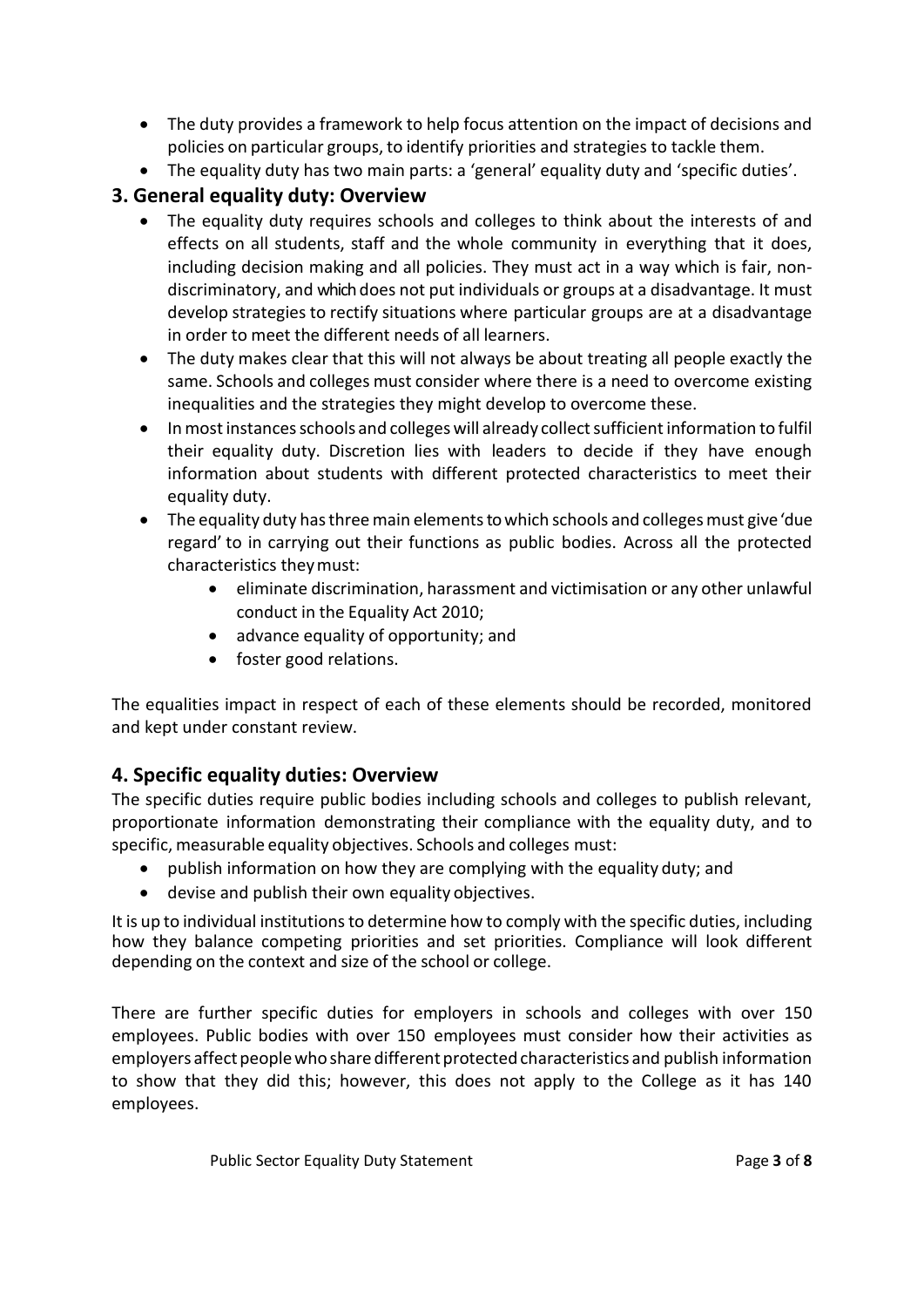## **5. Protected characteristics**

The Equality Act extended previous race, gender and disability equalities legislation to cover thewider'protected characteristics' listed below:

- Sex;
- Age;
- Race;
- Disability;
- Religion or belief;
- Marriage and civil partnership;
- Sexual orientation;
- Gender reassignment; and
- Pregnancy or maternity.

NB1\* age: a relevant characteristic considering a school or college's duties as an employer but not in relation to students.

NB2\*\* gender reassignment: there has been some confusion about the application of the duty for children identifying as transgender, particularly in single sex schools. As one of these characteristics, a school must not treat students less favourably because of their gender reassignment.

#### **6. Due regard**

Schools and colleges must integrate the equality duty into the way it carries out all of their functions.'Due regard'means giving 'relevantandproportionateconsiderationtotheduty'and actively consider the equality implications for students and staff with protected characteristics in all aspects of its policy development and decision making.

Schools and colleges must separately consider each of the three elements of the duty (e.g. eliminating discrimination must be considered separately from fostering good relations). Schools and colleges should record the steps they have taken to show 'due regard'.

#### **7. Legislation and guidance**

This Statement meets the requirements under the following legislation:

- [The Equality Act 2010](http://www.legislation.gov.uk/ukpga/2010/15/contents) which introduced the public sector equality duty and protects people from discrimination.
- [The Equality Act 2010 \(Specific Duties\) Regulations 2011](http://www.legislation.gov.uk/uksi/2011/2260/contents/made) which require schools to publish information to demonstrate how they are complying with the public sector equality duty and to publish equality objectives.

This Statement is also based on Department for Education (DfE) guidance: [The Equality Act](https://www.gov.uk/government/publications/equality-act-2010-advice-for-schools)  [2010 and schools.](https://www.gov.uk/government/publications/equality-act-2010-advice-for-schools)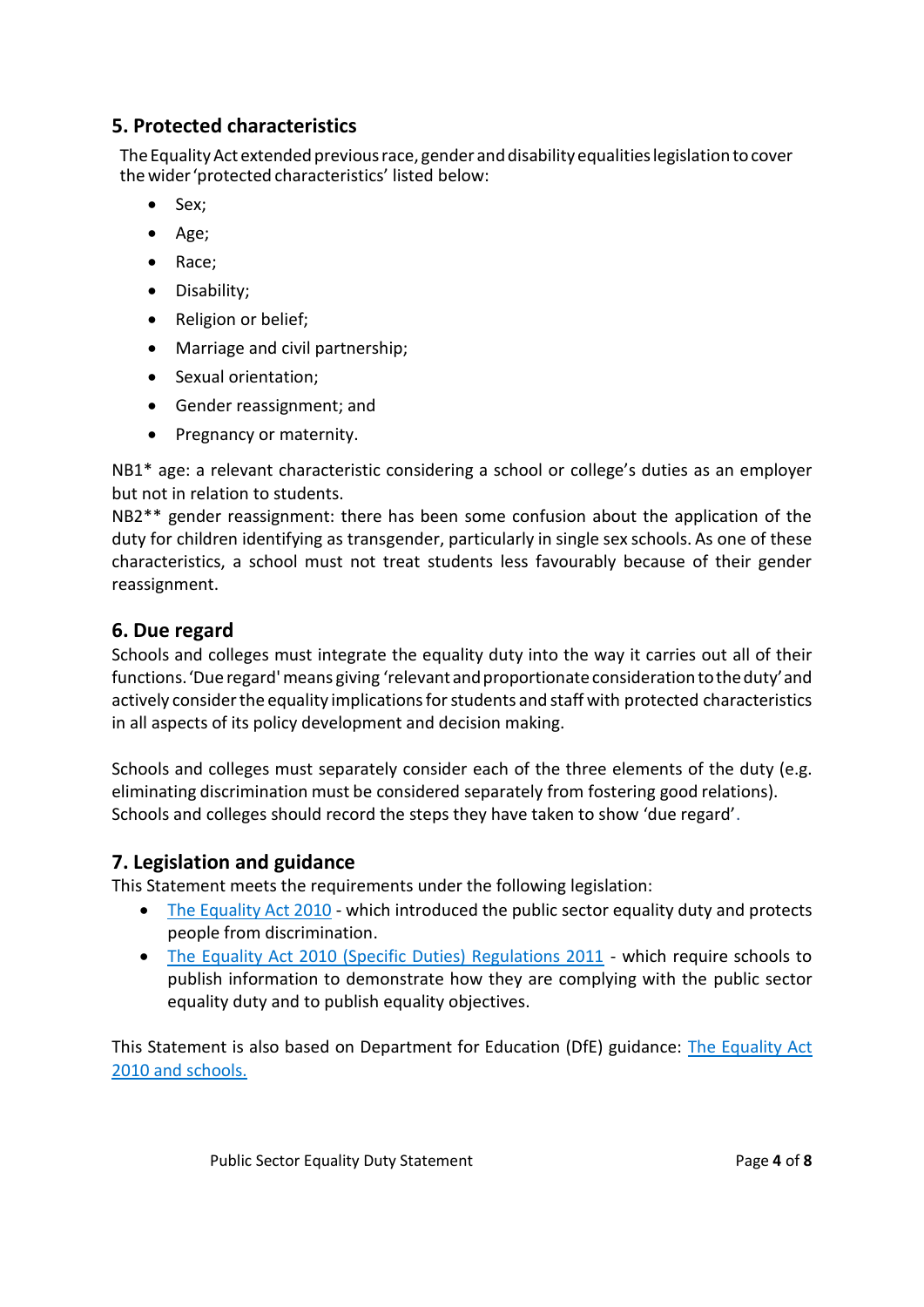## **8. Roles and responsibilities**

The Governing Body will:

- Ensure that the equality information and objectives as set out in this statement are published and communicated throughout the College, including to staff, students and parents;
- Ensure that the published equality information is updated at least every year, and that the objectives are reviewed and updated at least every 4 years;
- Delegate responsibility for monitoring the achievement of the objectives on a daily basis to the Head Teacher; and
- Nominate an Equality Link Governor.

The Equality Link Governor will:

- Meet with the designated member of staff for Equality to discuss any issues and how these are being addressed;
- Ensure they are familiar with all relevant legislation and the contents of this Statement;
- Attend appropriate equality and diversity training; and
- Report back to the Governing Body regarding any issues.

The Head Teacher will ensure that the designated member of staff for Equality will:

- Promote knowledge and understanding of the equality objectives amongst staff and students; and
- Monitor success in achieving the objectives and report back to the Equality Link Governor.

The designated member of staff for Equality will:

- Support the Head Teacher in promoting knowledge and understanding of the equality objectives amongst staff and students;
- Meet with the Equality Link Governor to raise and discuss any issues; and
- Support the headteacher in identifying any staff training needs, and deliver training as necessary.

All College staff will:

• Have regard to this Statement and to work to achieve the objectives as set out in section 10.

#### **9. College Commitment**

#### **a) Eliminating discrimination**

- The College is aware of its obligations under the Equality Act 2010 and complies with non-discrimination provisions.
- Where relevant, our policies include reference to the importance of avoiding discrimination and other prohibited conduct.

Public Sector Equality Duty Statement **Page 1** of **8**  $\blacksquare$  Page 5 of **8**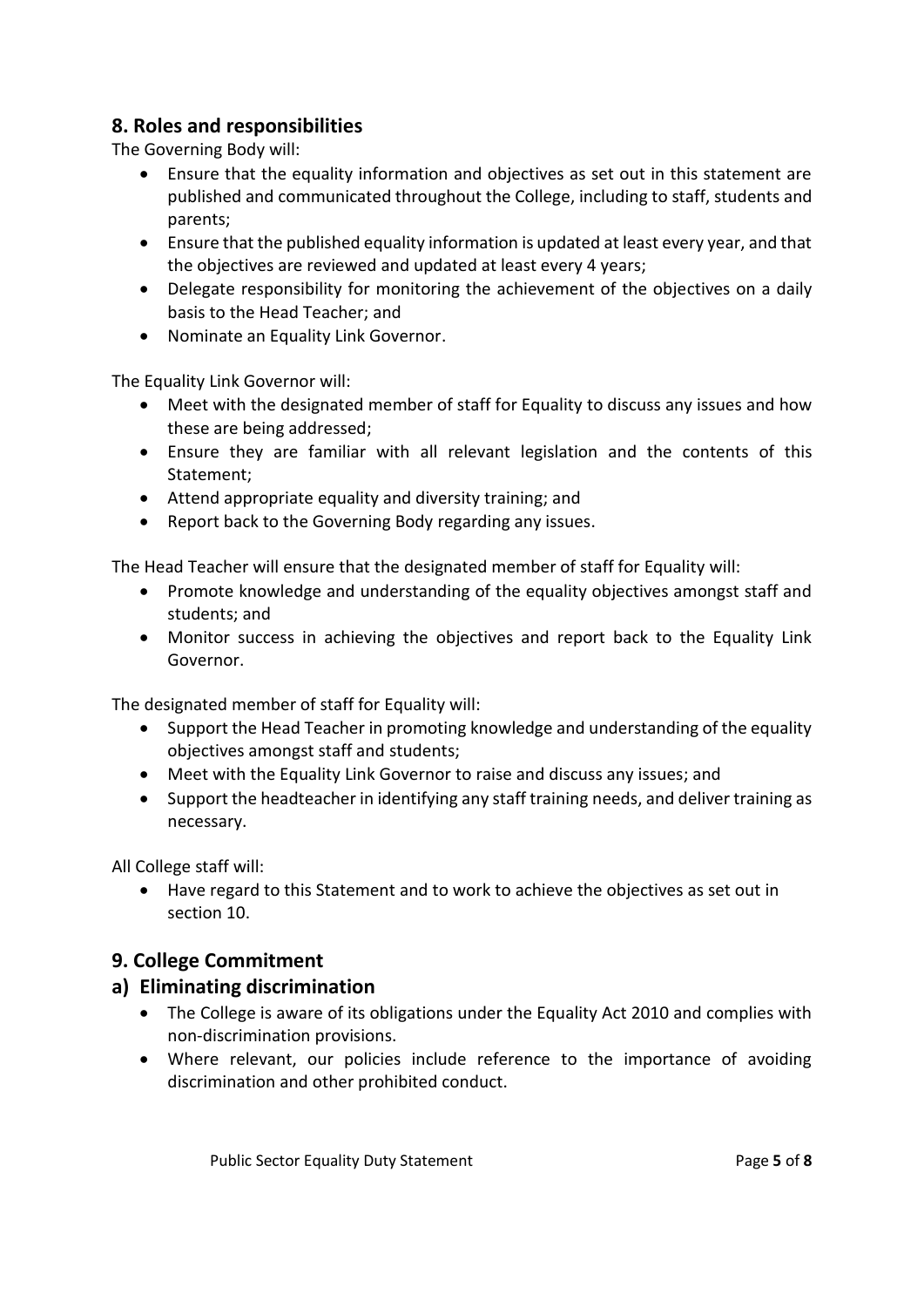- Staff and governors are regularly reminded of their responsibilities under the Equality [Act,](http://www.legislation.gov.uk/ukpga/2010/15/contents) for example during meetings. Where this has been discussed during a formal meeting it is recorded in the meeting minutes.
- New staff receive training on the **Equality Act** as part of their induction, and all staff receive refresher training every year.
- The College has a designated member of staff for monitoring Equality, and an Equality Link Governor. They liaise regarding any issues and make the senior leadership team and governors aware of these as appropriate.

## **b) Advancing equality of opportunity**

As set out in the [DfE guidance](https://www.gov.uk/government/publications/equality-act-2010-advice-for-schools) on th[e Equality Act,](http://www.legislation.gov.uk/ukpga/2010/15/contents) the College aims to advance equality of opportunity by:

- Removing or minimising disadvantages suffered by people which are connected to a particular characteristic they have (e.g. students with disabilities, or homosexual students who are being subjected to homophobic bullying);
- Taking steps to meet the particular needs of people who have a particular characteristic (e.g. enabling Muslim students to pray at prescribed times); and
- Encouraging all students who have a particular characteristic to participate fully in any activities.

In fulfilling this aspect of the duty, the College will:

- Publish attainment data each academic year showing how students with different characteristics are performing;
- Analyse attainment data to determine strengths and areas for improvement, implement actions in response to it and publish this information as appropriate;
- Make evidence available identifying improvements for specific groups (e.g. reduction in incidents of homophobic or transphobic bullying); and
- Publish further data about any issues associated with particular protected characteristics, identifying any issues which could affect our own students.

## **c) Fostering good relations**

The College aims to foster good relations between those who share a protected characteristic and those who do not share it by:

- Promoting tolerance, friendship and understanding of a range of religions and cultures through different aspects of our curriculum. This includes teaching in RE, but also PSHE curriculum and Values Education and activities in other curriculum areas. For example, as part of teaching and learning in English/reading, students will be introduced to literature from a range of cultures;
- Holding assemblies dealing with relevant issues. Students will be encouraged to take a lead in such assemblies and we will also invite external speakers to contribute;
- Working with our local community. This includes inviting leaders of local faith groups to speak at assemblies, and organising College trips and activities based around the local community;
- Encouraging and implementing initiatives to deal with any tensions between different groups of students within the College. For example, our College Council has

Public Sector Equality Duty Statement **Page 6** of 8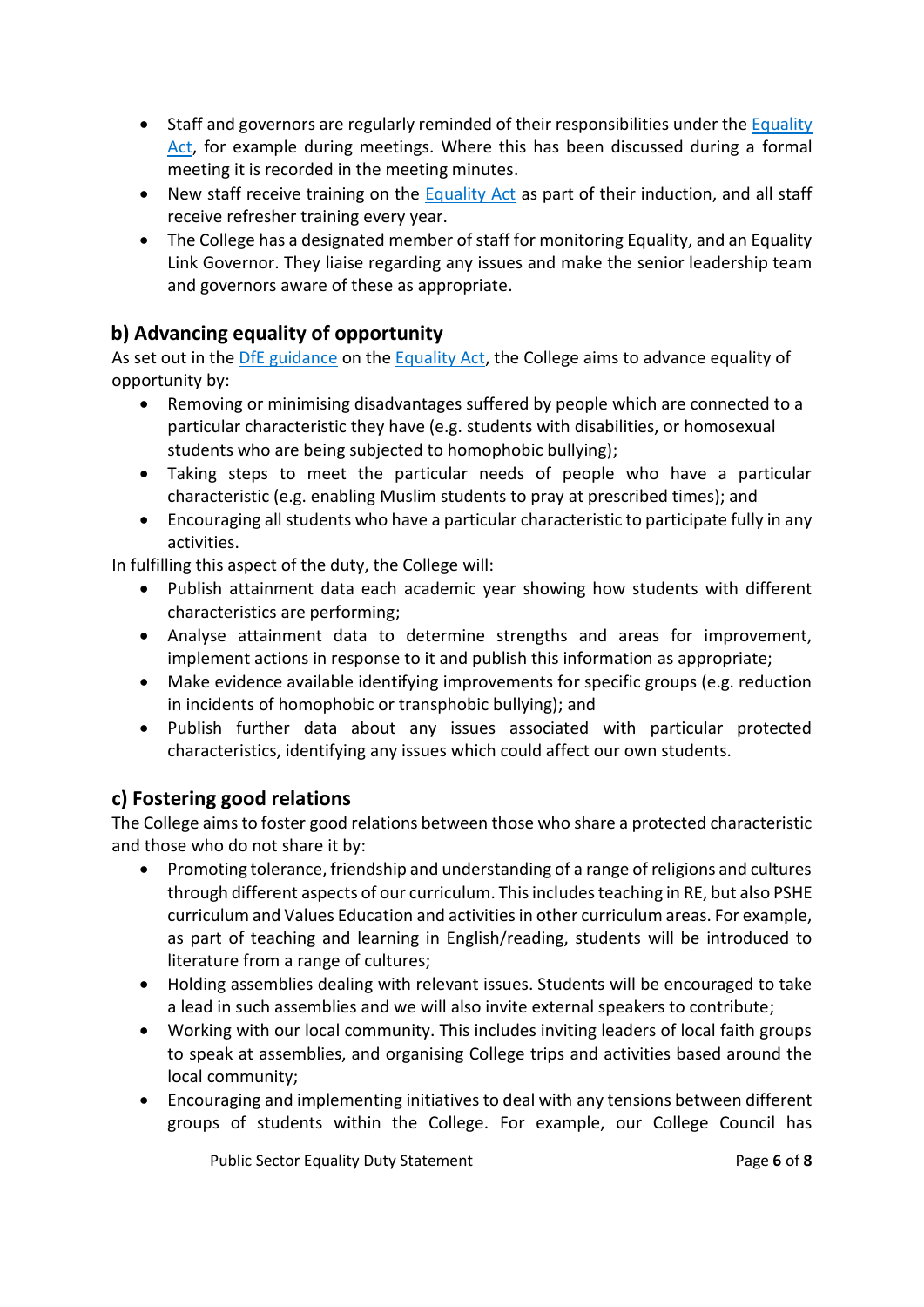representatives from different year groups and is formed of students from a range of backgrounds. All students are encouraged to participate in College activities, such as sports clubs. We also work with parents to promote knowledge and understanding of different cultures; and

• Developing links with people and groups who have specialist knowledge about particular characteristics, which helps inform and develop our approach.

## **d) Equality considerations in decision making**

In making decisions and in its decision-making processes the College will ensure that it has:

- Due regard to equality considerations whenever significant decisions are made;
- Always considered the impact of significant decisions on particular groups. For example, when a College trip or activity is being planned, consideration will be given as to whether it cuts across any religious holidays, is accessible to students with disabilities and has equivalent facilities for both boys and girls; and
- Maintained a written record (known as an Equality Impact Assessment) to show how it has actively considered its equality duties and asked itself relevant questions. For example, this will be recorded at the same time as the risk assessment when planning College trips and activities, completed by the member of staff organising the trip or activity and then stored electronically with the completed risk assessment.

## **10. Equality Objectives**

#### **Objective 1**

- Undertake an analysis of recruitment data and trends with regard to race, gender and disability and report on this to the Governors' Personnel committee.
- Why we have chosen this objective: To best reflect the growing diversity in our school and so that there is representation and voice for all.
- To achieve this objective, we plan to: Consider protected characteristics as part of the application process, target advertise wherever possible and reach the widest audience. Conduct exit interviews to better understand staff movement.
- Timescale(s): Annually to show and track trends to include long term cover

## **Objective 2**

- Have in place a reasonable adjustment agreement for all staff with disabilities, to meet their needs better and ensure that any disadvantages they experience are addressed.
- Why we have chosen this objective: It is important that at SFA we model equality and fairness and work with staff s o that they can be the best version of themselves.
- To achieve this objective, we plan to: Hold one to one meetings annually with any staff member who has a disability
- Timescale(s): Annually or as need arises

## **Objective 3**

- Increase the representation of staff from local black and minority ethnic communities over a 4-year period so that this group increases above the current **10% (15 staff)** of the workforce, paying particular regard to our support staff representation.
- Why we have chosen this objective: The staff body must represent the student body so that all feel represented and see

Public Sector Equality Duty Statement **Page 7** of 8